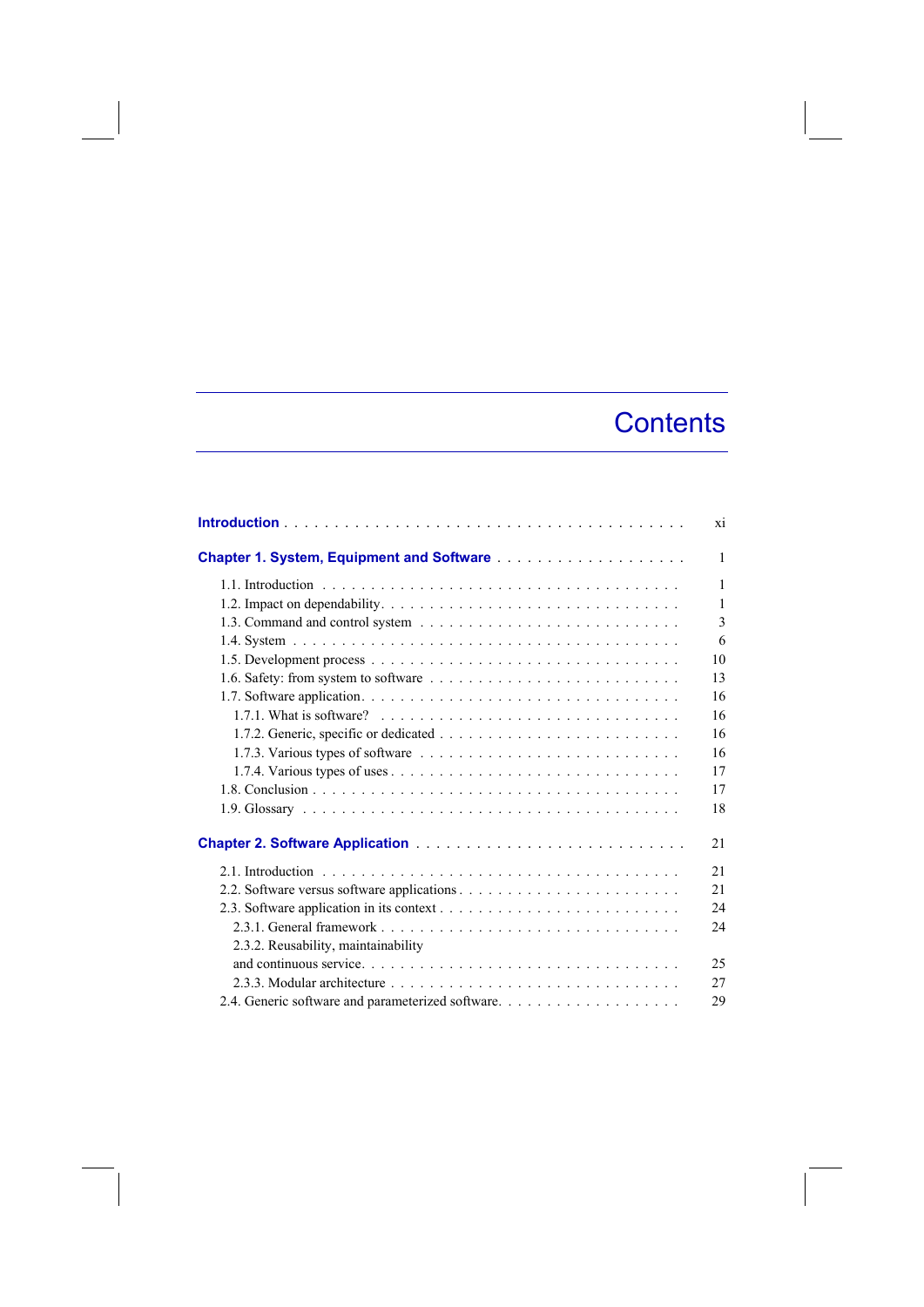|                                          | 32 |
|------------------------------------------|----|
|                                          | 37 |
|                                          | 38 |
|                                          | 40 |
|                                          | 41 |
|                                          | 43 |
|                                          | 43 |
|                                          | 44 |
|                                          | 44 |
|                                          | 45 |
|                                          | 49 |
|                                          | 50 |
|                                          | 53 |
|                                          | 54 |
|                                          | 57 |
|                                          | 60 |
|                                          | 60 |
|                                          | 61 |
|                                          | 61 |
|                                          | 62 |
|                                          | 63 |
|                                          | 63 |
|                                          | 64 |
| <b>Chapter 4. Safety Management of a</b> |    |
|                                          | 65 |
|                                          | 65 |
|                                          | 66 |
|                                          | 67 |
|                                          | 67 |
|                                          | 72 |
|                                          | 72 |
|                                          | 75 |
|                                          | 82 |
|                                          | 84 |
|                                          | 86 |
|                                          | 89 |
|                                          | 94 |
|                                          | 94 |
|                                          | 94 |
|                                          |    |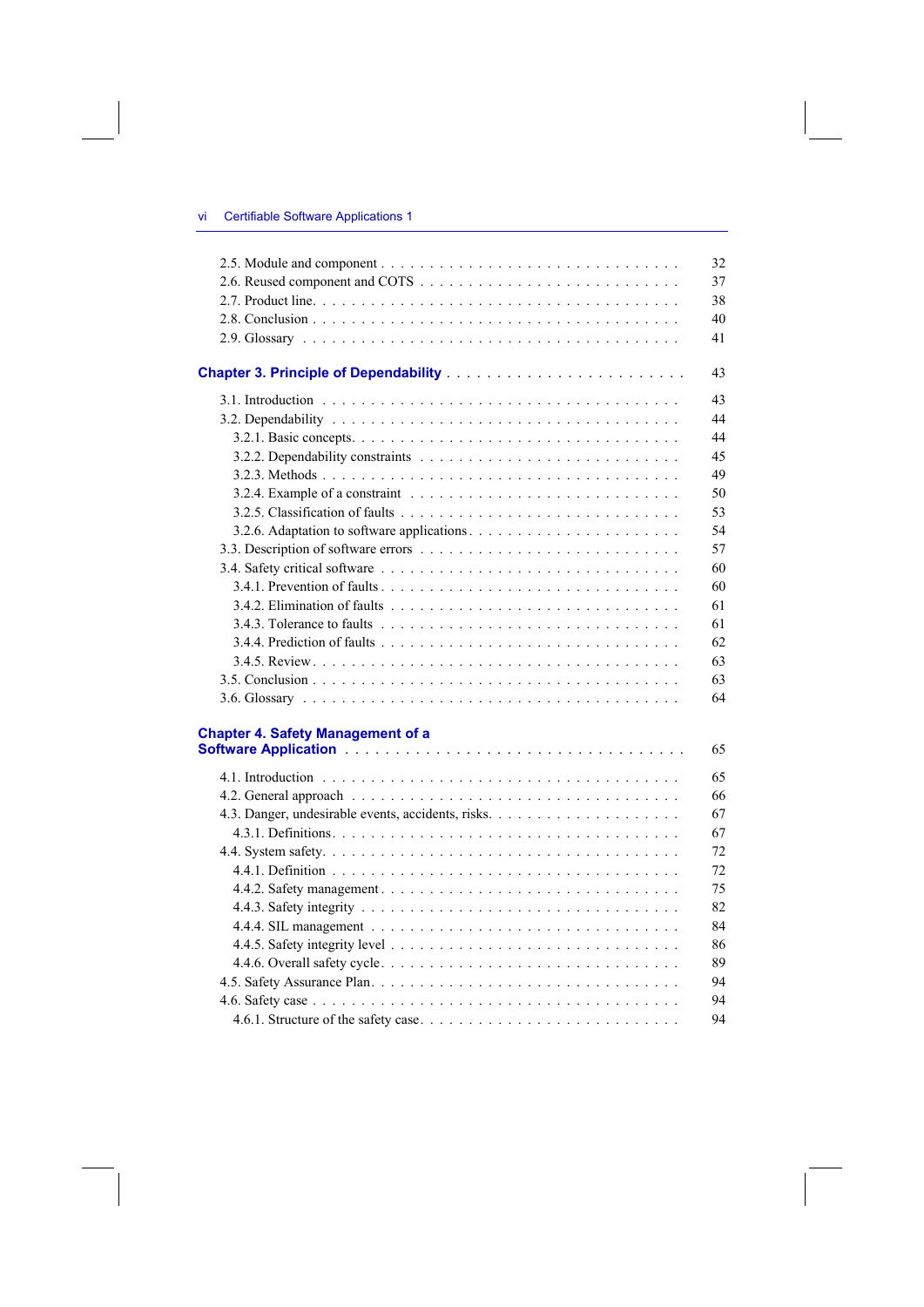|                                                   | 95  |
|---------------------------------------------------|-----|
|                                                   | 96  |
|                                                   | 97  |
|                                                   | 97  |
| 4.7.2. Problems specific to using off-the-        |     |
|                                                   | 98  |
|                                                   | 99  |
|                                                   | 99  |
|                                                   | 99  |
|                                                   | 99  |
|                                                   | 100 |
|                                                   | 103 |
|                                                   | 103 |
|                                                   | 105 |
|                                                   | 105 |
|                                                   | 107 |
|                                                   | 107 |
|                                                   | 108 |
|                                                   | 110 |
|                                                   | 110 |
| 5.4. Safety demonstration activity of a           |     |
|                                                   | 111 |
|                                                   | 111 |
|                                                   | 117 |
|                                                   | 119 |
|                                                   | 119 |
|                                                   | 120 |
|                                                   | 121 |
|                                                   | 122 |
|                                                   |     |
| Chapter 6. Technique to Manage Software Safety    | 125 |
|                                                   | 125 |
|                                                   | 126 |
|                                                   | 126 |
|                                                   | 126 |
|                                                   | 129 |
|                                                   | 135 |
| 6.2.5. Double execution of a software application | 142 |
|                                                   | 150 |
|                                                   | 153 |
|                                                   | 154 |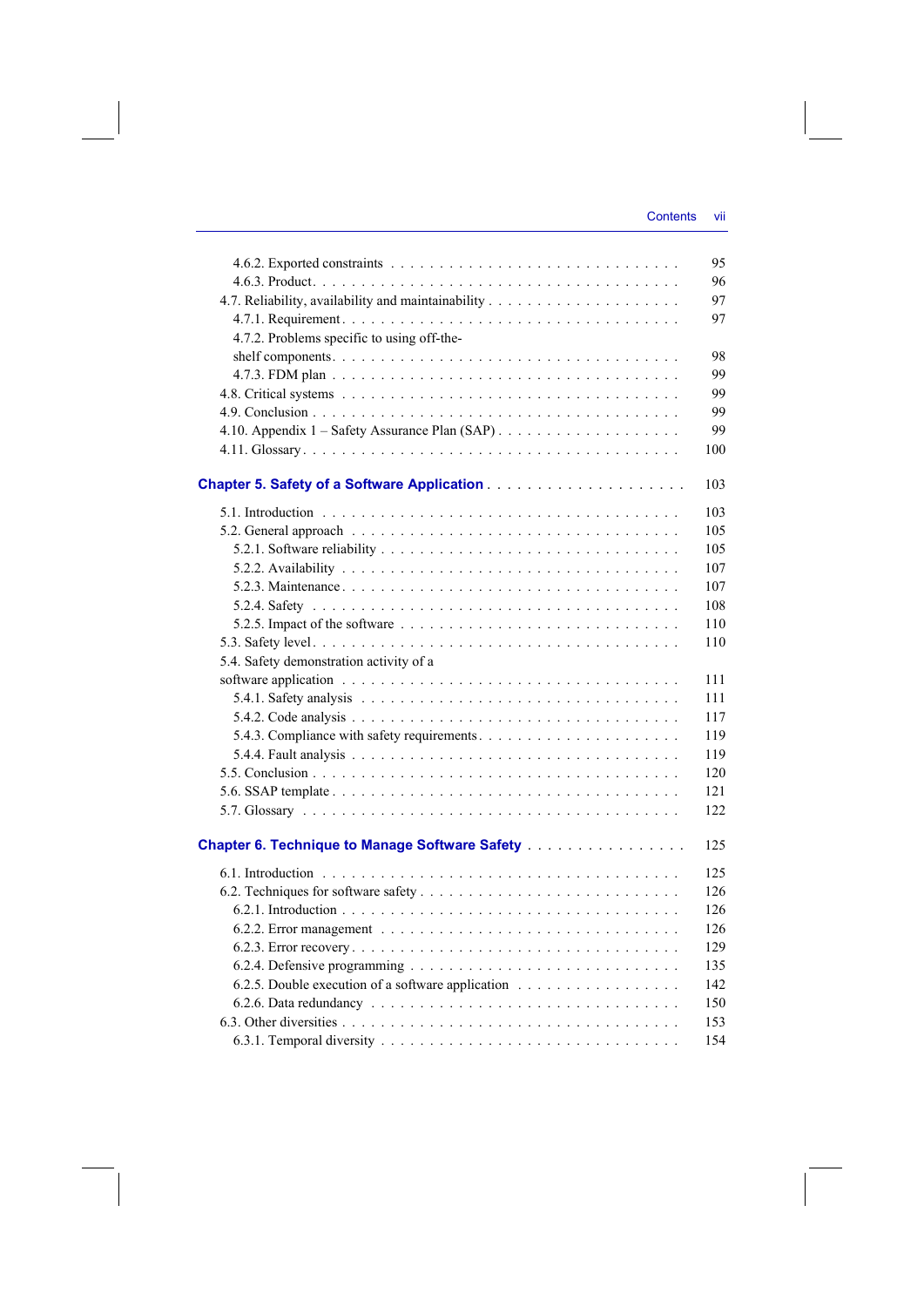|                                                 | 154 |
|-------------------------------------------------|-----|
|                                                 | 154 |
|                                                 | 155 |
|                                                 | 157 |
|                                                 | 157 |
|                                                 | 158 |
|                                                 | 158 |
|                                                 | 161 |
|                                                 | 161 |
|                                                 | 163 |
|                                                 | 165 |
|                                                 | 166 |
|                                                 | 167 |
|                                                 | 169 |
|                                                 | 169 |
|                                                 |     |
| <b>Chapter 8. Different Sectors and Various</b> | 171 |
|                                                 |     |
|                                                 | 171 |
|                                                 | 171 |
|                                                 | 171 |
|                                                 | 173 |
|                                                 | 173 |
|                                                 | 174 |
|                                                 | 175 |
|                                                 | 175 |
|                                                 | 176 |
|                                                 | 179 |
|                                                 | 179 |
|                                                 | 180 |
|                                                 | 183 |
|                                                 | 184 |
|                                                 | 184 |
|                                                 | 186 |
|                                                 | 186 |
|                                                 | 186 |
|                                                 | 187 |
|                                                 | 188 |
|                                                 | 188 |
|                                                 | 189 |
|                                                 | 190 |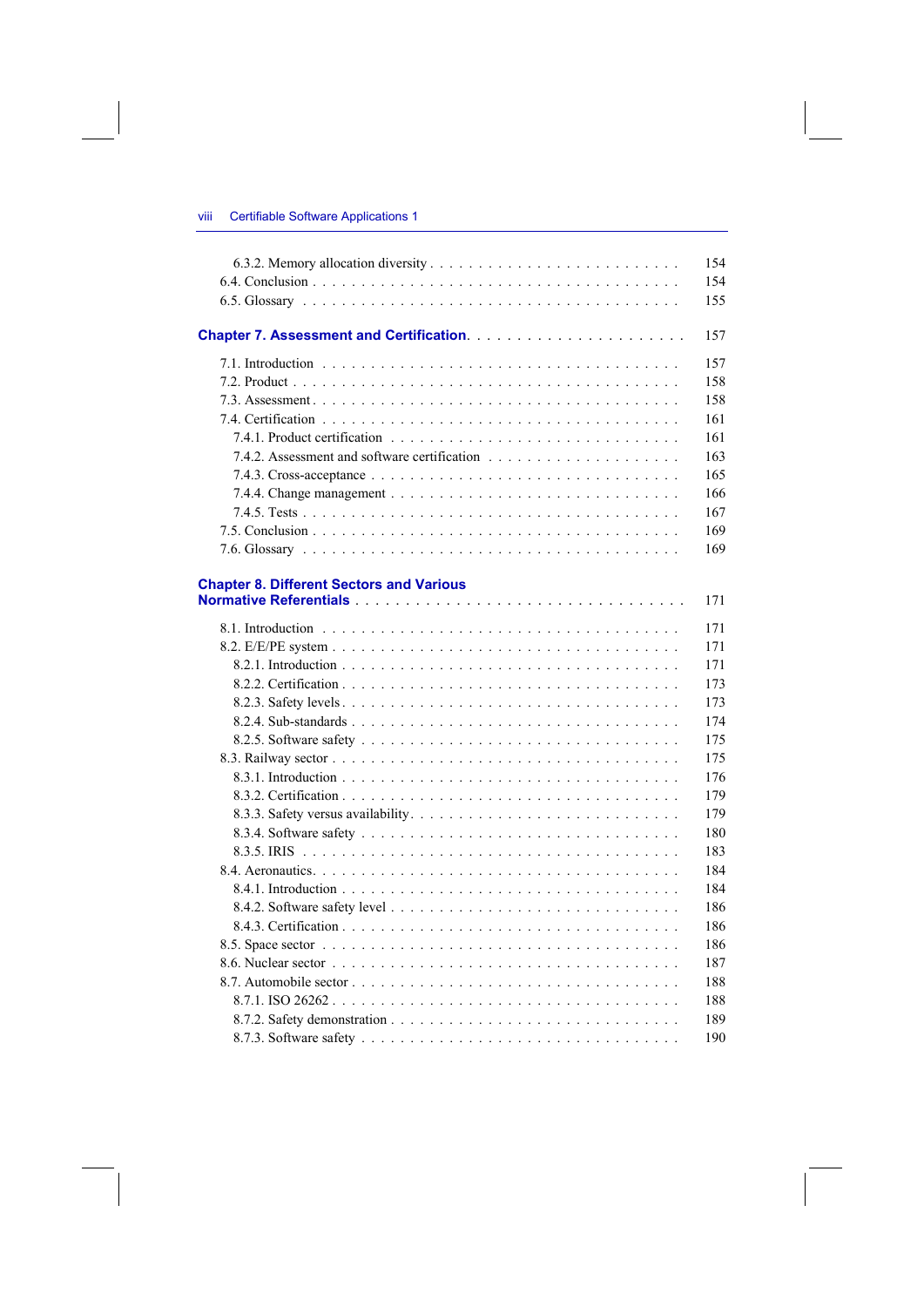| Chapter 9. Quality Management                                                                           |
|---------------------------------------------------------------------------------------------------------|
|                                                                                                         |
|                                                                                                         |
|                                                                                                         |
|                                                                                                         |
|                                                                                                         |
|                                                                                                         |
|                                                                                                         |
|                                                                                                         |
|                                                                                                         |
|                                                                                                         |
|                                                                                                         |
|                                                                                                         |
|                                                                                                         |
|                                                                                                         |
| 9.7.2. Quality objective $\ldots \ldots \ldots \ldots \ldots \ldots \ldots \ldots \ldots \ldots \ldots$ |
| 9.8. Measurement of complexity of a                                                                     |
|                                                                                                         |
|                                                                                                         |
|                                                                                                         |
|                                                                                                         |
|                                                                                                         |
|                                                                                                         |
|                                                                                                         |
|                                                                                                         |
|                                                                                                         |
|                                                                                                         |
|                                                                                                         |
|                                                                                                         |
|                                                                                                         |
|                                                                                                         |
|                                                                                                         |
|                                                                                                         |
|                                                                                                         |
|                                                                                                         |
|                                                                                                         |
|                                                                                                         |